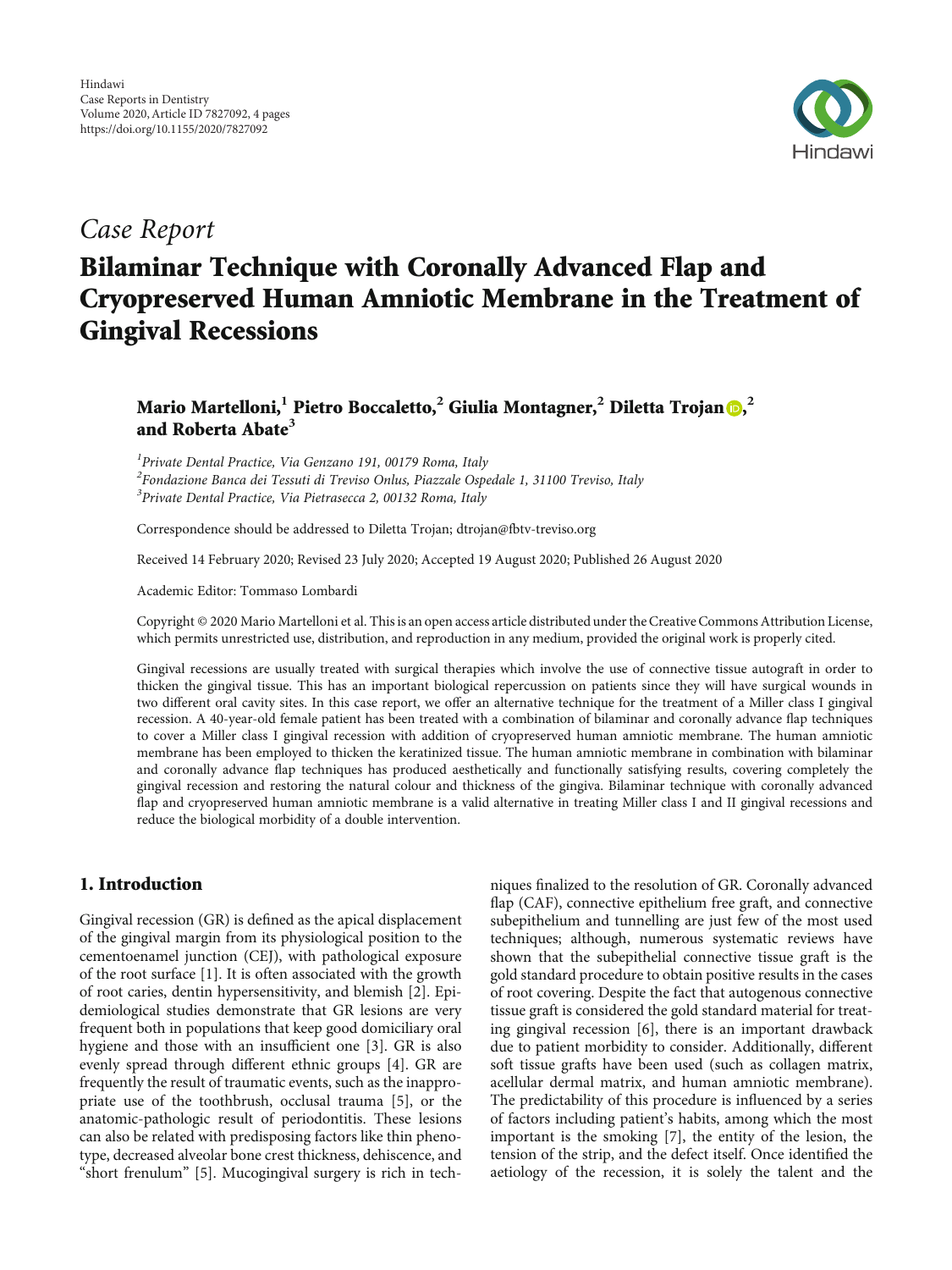rationale of the surgeon to identify the most suitable technique to treat each single case, trying to reduce as much as possible the morbidity, but at the same time guaranteeing the full coverage of the GR with functional, aesthetically excellent results and positive long-term prognosis.

This case report describes a case of Miller class I gingival recession treated with the bilaminar technique with CAF and human amniotic membrane (HAM). HAM or amnion is a thin membrane on the inner side of the placenta. This tissue is widely used in different clinical applications such as treatment of skin burns and prevention of tissue adhesion in surgery of the head, neck, abdomen, genitourinary tract and larynx, ocular surface reconstruction, and wound healing [[8\]](#page-2-0) for its properties. HAM has various characteristics; it has antimicrobial [[9\]](#page-2-0) and anti-inflammatory functions [[10](#page-2-0)], combined with immunological, antiangiogenic properties [[8](#page-2-0)]. Moreover, it promotes epithelialization [\[11\]](#page-3-0) making it ideal in the oral and periodontal field [\[12\]](#page-3-0). CAF is a root-coverage technique extensively used because of its high success rate, and it has been used with foetal membranes to obtain a good clinical outcome [\[13\]](#page-3-0).

#### 2. Case Report

A 40-year-old female patient, nonsmoker with good oral hygiene, turned to the private practice complaining of an aesthetic discomfort in the smile connected to GR on the elements 1.3 and 1.4 (Figure 1). A no less important concern for the patient was the dental hypersensitivity, associated with light pain during toothbrushing and during the assumption of cold or acidic food and drinks. Physical examination using a periodontal probe revealed the entity of the recessions and no reabsorption of interproximal bone peaks, confirmed by intraoral radiography. This led us to define the recession as Miller class I on both teeth (1.3, 1.4). The element 1.3 presented a recession of 3 mm from the gingival margin to the cementoenamel junction (CEJ) with a probing depth of 1 mm, while element 1.4 had a 2 mm recession with a probing depth of 1 mm. The tissues were not inflamed, and there were no signs of inconvenient muscular insertions. Given these considerations and once defined the diagnosis, we decided to perform a mucogingival surgery with bilaminar technique and CAF. We suggested to the patient the use of HAM in order to reduce postoperative morbidity and encouraging rapid healing without involving the palatal side. The HAM used in this case report was sourced, processed, and cryopreserved by "Fondazione Banca dei Tessuti di Treviso", a tissue bank, as previously described by Martelloni et al. [[14](#page-3-0)]. The surgical procedure started with the drawing and lifting of a partial thickness strip with two vertical drops, a distal one on 1.2 and a distal one on 1.5. The roots were scaled and conditioned using EDTA. The HAM graft was placed above the recession sites and stitched with a resorbable compressive suture (Figures 2–3) in order to allow adequate vascular flow for the integration and survival of the grafted tissue. The stitches were made with Vicryl 5.0 resorbable suture and with PTFE 6.0 nonresorbable suture (Figure 3). The HAM stromal side was placed on the periosteum, folded many times to gain the correct thickness, and then covered with the primary



FIGURE 1: Photo of the patient taken at the moment of GR diagnosis. GR on tooth 1.3 and 1.4 was recognized by the displacement of the gingival margin from its physiological position.



Figure 2: Folded HAM placed at contact with the periosteum in the surgical site.



Figure 3: HAM stitched above the gingival recession site.

strip, adequately coronized, in a way to cover both the graft and the roots. The stitches were removed 15 days postintervention (Figure [4](#page-2-0)). The follow-up visits were performed every month for up to 7 months, a complete restoration of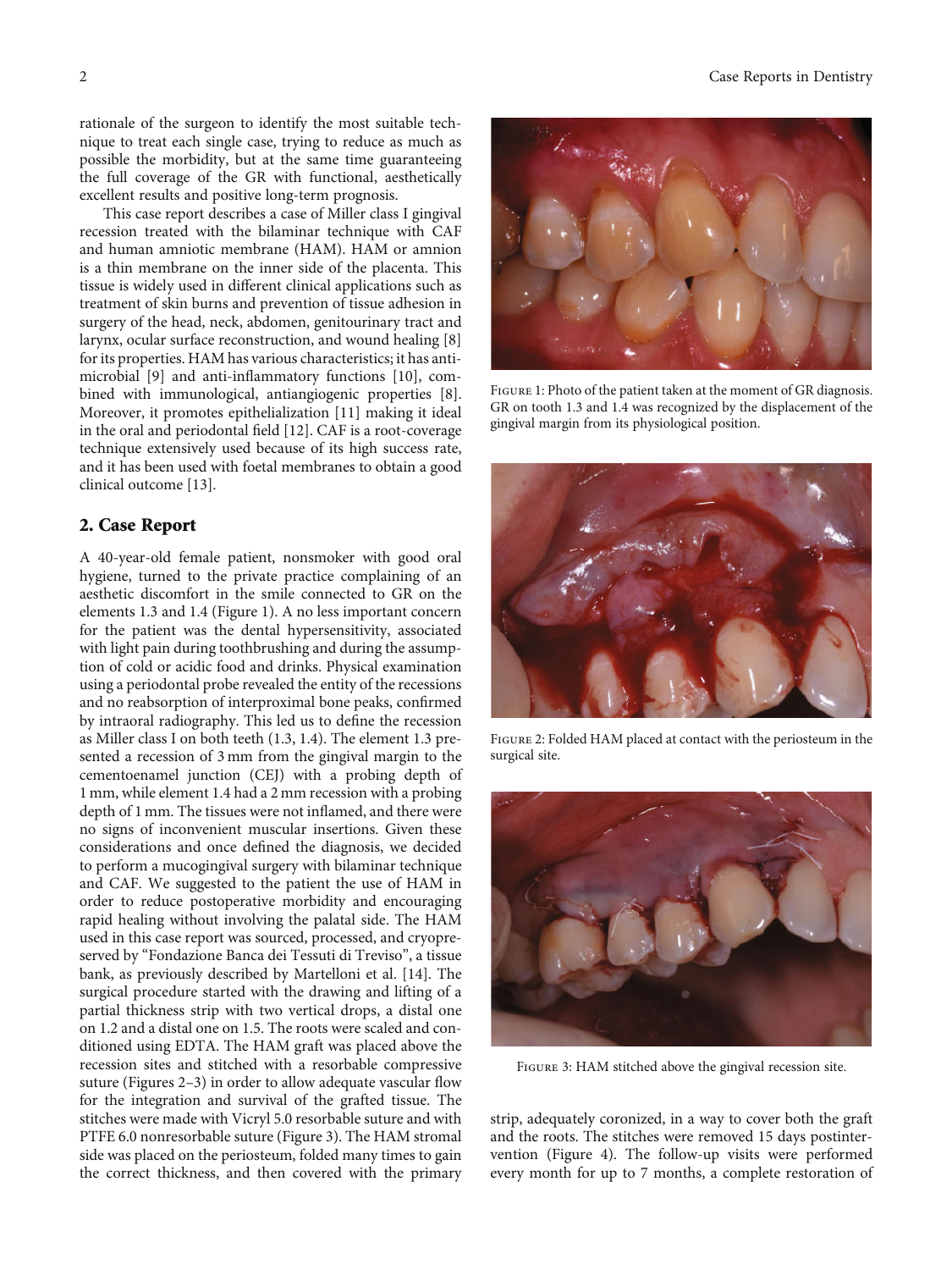#### <span id="page-2-0"></span>Case Reports in Dentistry 3



Figure 4: Photo taken 15 days postintervention after stitches removal.



Figure 5: The healed site presents itself without gingival recessions and with restored shape and colour of the gingiva.

the gingival tissues and total absence of recession were registered (Figure 5). The bacterial plaque and the toothbrushing manoeuvres were monitored. At every visit, an increase in the thickness of the keratinized tissue (till 2 mm) was noticed as well as the maintenance of the natural colour of the gingiva without any form of inflammation (Figure 5).

#### 3. Discussion

Mucogingival surgery techniques, currently used for covering Miller class I and II GR, are very predictable procedures in terms of results, both for bilaminar techniques and for mucogingival surgeries without the use of free grafts [6]. Previous articles demonstrated that harvesting autogenous free and connective tissue grafts from the palate result in higher patient morbidity, surgical time, and risk of complications [\[14](#page-3-0)]. Despite this, the withdrawal of connective tissue portion from the palate is necessary to thicken the keratinized fibrous tissue, cover the GRs, surround the dental implants and in fixed prosthesis on natural elements, or in order to modify the phenotype after orthodontic intervention on lower incisors with reduction of cortical vestibular. Every time it is necessary to retrieve the connective tissue from the palate, the surgeon asks himself how to avoid it, even if for different clinical scenarios autogenous grafts seems the best option. The encouraging and promising results, also in aesthetical terms, that we obtained with the use of HAM and the evidences reported in literature [\[15](#page-3-0)–[17](#page-3-0)] led us assume that HAM is a valid alternative for treating the Miller class I and II GR. However, more studies using amniotic membrane for the treatment of gingival recession are needed. The mucogingival surgery with the use of HAM in a bilaminar technique with contextual CAF allows to treat the patient with success, reducing the biological cost of the intervention, obtaining a good functional and aesthetical result.

#### 4. Conclusions

Within its limitation, the present study suggested that the use of bilaminar technique with CAF and HAM can be a valid option for treating Miller I and II gingival recessions.

#### Conflicts of Interest

The authors declare that they have no conflicts of interest.

#### References

- [1] L. A. Chambrone and L. Chambrone, "Subepithelial connective tissue grafts in the treatment of multiple recession-type defects," Journal of Periodontology, vol. 77, no. 5, pp. 909–916, 2006.
- [2] R. Shah, N. K. Sowmya, and D. S. Mehta, "Amnion membrane for coverage of gingival recession: a novel application," Contemporary Clinical Dentistry, vol. 5, no. 3, pp. 293–295, 2014.
- [3] C. Susin, C. F. D. Vecchia, R. V. Oppermann, O. Haugejorden, and J. M. Albandar, "Periodontal attachment loss in an urban population of Brazilian adults: effect of demographic, behavioral, and environmental risk indicators," Journal of Periodontology, vol. 75, no. 7, pp. 1033–1041, 2004.
- [4] J. L. Wennström, "Section 8 mucogingival," Therapy, vol. 1, pp. 671–701, 1996.
- [5] A. S. Jati, L. Z. Furquim, and A. Consolaro, "Gingival recession: its causes and types, and the importance of orthodontic treatment," Dental Press Journal of Orthodontics, vol. 21, no. 3, pp. 18–29, 2016.
- [6] F. Cairo, M. Nieri, and U. Pagliaro, "Efficacy of periodontal plastic surgery procedures in the treatment of localized facial gingival recessions. A systematic review," Journal of Clinical Periodontology, vol. 41, Supplement 15, pp. S44–S62, 2014.
- [7] A. G. Martins, D. C. Andia, A. W. Sallum, E. A. Sallum, M. Z. Casati, and F. H. Nociti Jr., "Smoking may affect root coverage outcome: a prospective clinical study in humans," Journal of Periodontology, vol. 75, no. 4, pp. 586–591, 2004.
- [8] A. C. Mamede, M. J. Carvalho, A. M. Abrantes, M. Laranjo, C. J. Maia, and M. F. Botelho, "Amniotic membrane: from structure and functions to clinical applications," Cell and Tissue Research, vol. 349, no. 2, pp. 447–458, 2012.
- [9] N. D. Palanker, C.-T. Lee, R. L. Weltman et al., "Antimicrobial efficacy assessment of human derived composite amnionchorion membrane," Scientific Reports, vol. 9, no. 1, p. 15600, 2019.
- [10] N. Andrewartha and G. Yeoh, "Human amnion epithelial cell therapy for chronic liver disease," Stem Cells International, vol. 2019, Article ID 8106482, 10 pages, 2019.